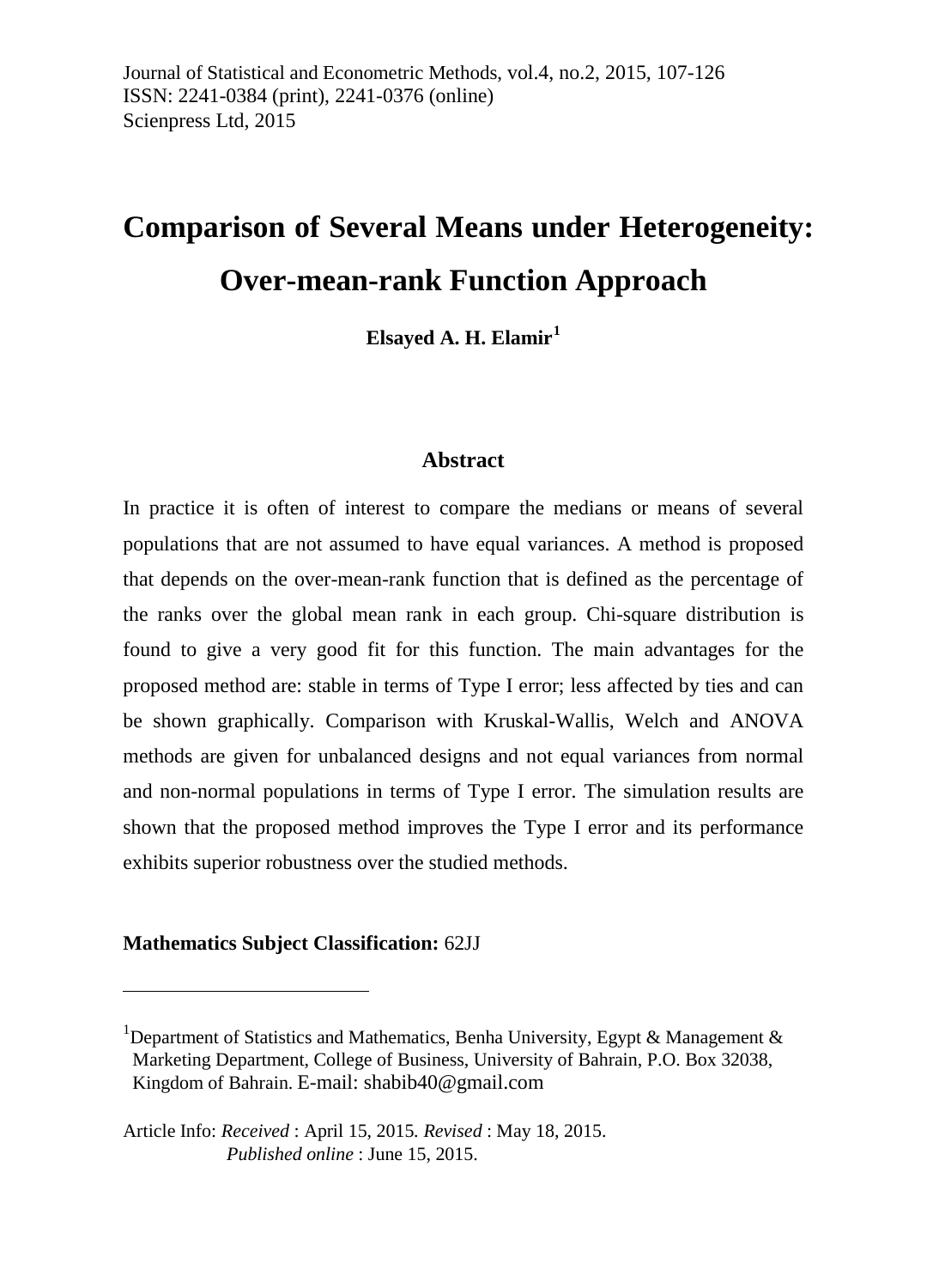**Keywords:** ANOVA; F-distribution; Hypothesis testing; Kruskal-Wallis test; Welch-test.

#### **1 Introduction**

The work by [1] provided us a rank-based test for comparison of several medians or means, complementing the parametric approaches. [2], [3] and [4] among others (see [5] and [6]) have presented approximate test statistics for testing for mean equality when there are more than two groups and when population variances are not presumed to be equal. Unfortunately, these procedures have not proven to be uniformly successful in controlling test size when the data are heterogeneous as well as non-normal, particularly in unbalanced designs. Although there are parametric solutions have been presented by [7] and [8], it will be only focused on the nonparametric approach especially rank-approach.

Kruskal and Wallis [1] said that "...One of the most important applications of the test is in detecting differences among the population means"(p.584). Also they suggested that "… in practice the H test may be fairly insensitive to differences in variability, and so may be useful in the important 'Behrens-Fisher problem' of comparing means without assuming equality of variances" (p.599). Furthermore, Iman [9] formulated the null hypothesis of Kurskal-Wallis test in terms of the expected values (p. 726).

To compare for means under heterogeneity using nonparametric approach a method is derived based on over-mean-rank function that is defined as the percentage of the ranks more than the global mean rank in each group. Chi-square distribution is found to give a very good fit for this function until for small sample sizes. This method does not require normality and equal variance assumptions, stables in terms of Type I error, less affected by ties and is shown graphically. Comparison with Kruskal-Wallis, Welch and ANOVA methods are given for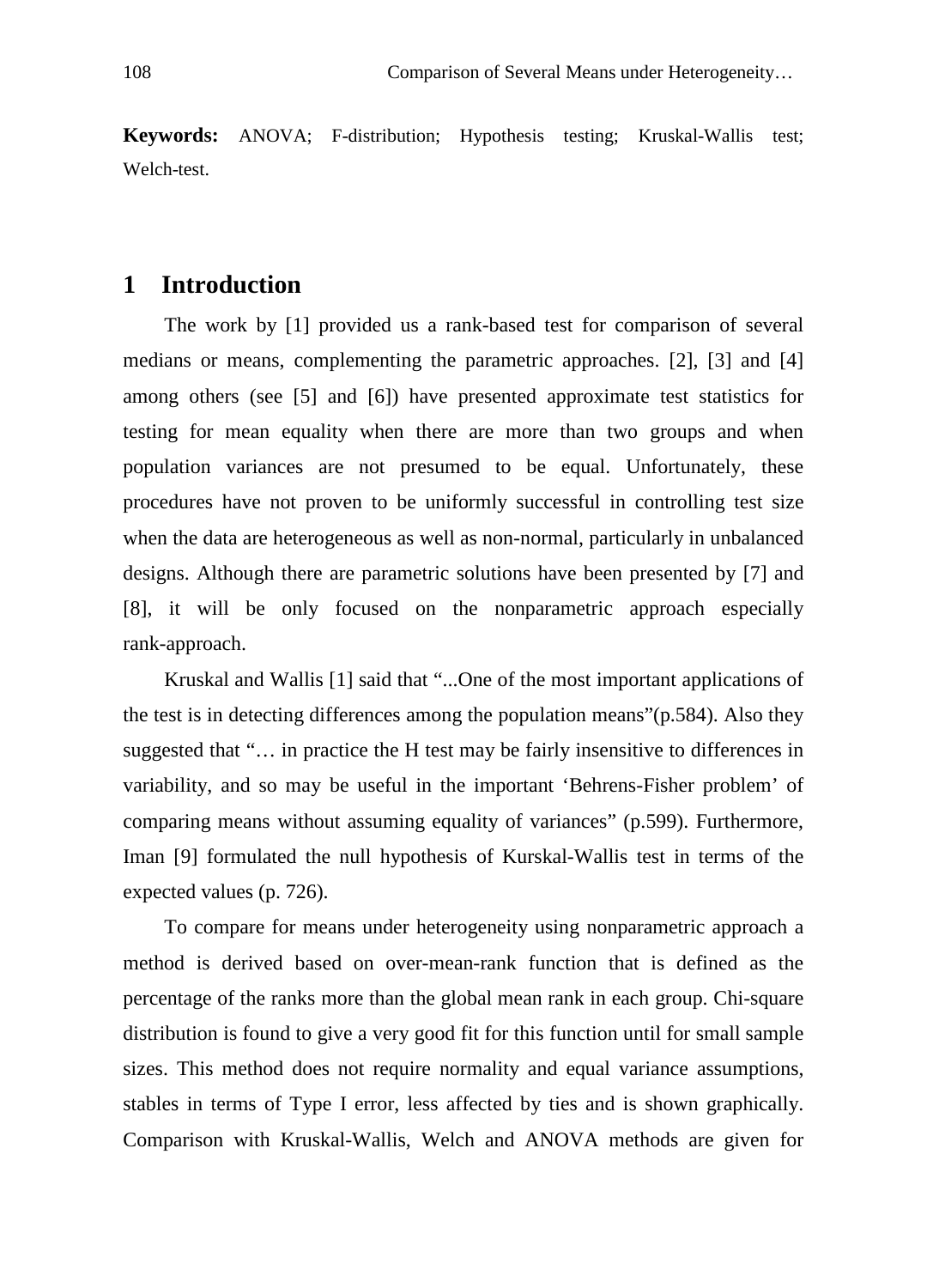unbalanced designs and not equal variances from symmetric and asymmetric populations in terms of Type I error. The simulation results are shown that the proposed method improves the Type I error and its performance exhibits superior robustness over the studied methods.

Over-mean-rank function and over-mean-rank plot are introduced in Section 2. The simulation results are presented in Section 3. An application is given in Section 4. Section 5 is devoted for conclusion.

## **2 Comparison of several medians or means**

#### **2.1. Over-mean-rank function approach**

Suppose independent random observations  $Y_{qi}(g = 1, ..., G, i = 1, ..., n_g,$ and  $n_1 + \cdots + n_g = n$  )are obtained from a continuous population with mean  $\mu_g$ and variance  $\sigma_g^2$ . G is the number of groups or treatments and  $n_g$  is the sample size in each group.

Thus the null hypothesis can be expressed as

$$
H_0: \theta_1 = \theta_2 = \dots = \theta_G = \theta
$$

versus at least two means or medians are not equal.

The rank function can be defined as

$$
R = R_{gi} = \text{rank}(Y_{gi}), \ g = 1, \dots, G, \ i = 1, 2, \dots, n_g
$$

and the ranks in each group is

$$
R_g = R_{gi}, \text{ for each } g = 1, \dots, G
$$

The  $R_{gi}$  has a discrete uniform distribution with probability mass function

$$
f(R_{gi} = r) = \frac{1}{n}, \quad r = 1, 2, \dots, n
$$

with

$$
E(R)=(n+1)/2
$$

If all means or medians are equal,  $R$  will have average equals to the average for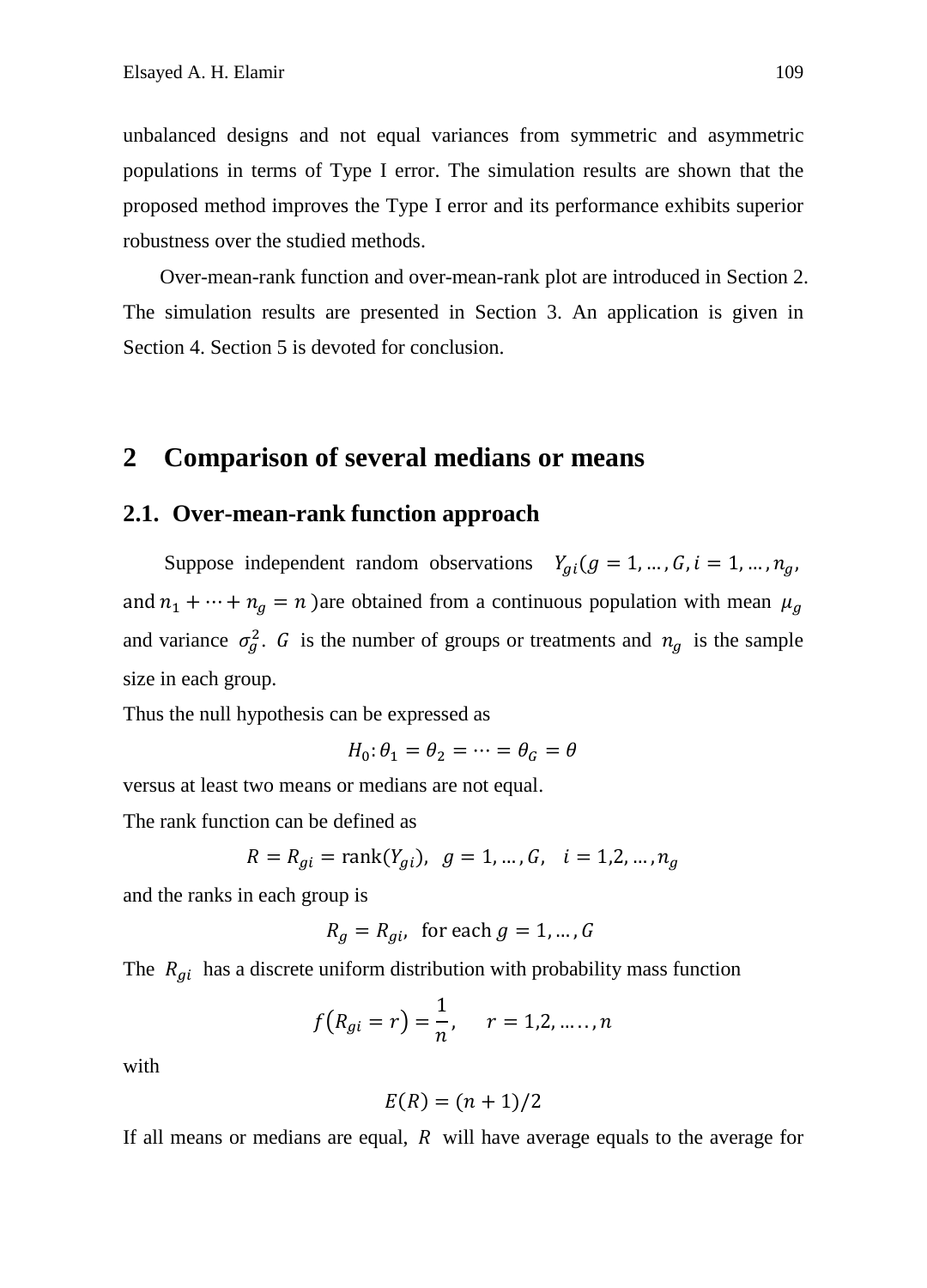each group. On the other hand, if the means or medians are not equal the averages of at least two groups are not equals.

Therefore, under  $H_0$  the average of ranks in each group equal to the overall average as

$$
E(R_g) = E(R) = 0.5(n + 1), \quad g = 1, ..., G
$$

The over-mean-rank functions can be defined as

$$
\pi = p(R > E(R))
$$

and

$$
\pi_g = p(R_{gi} > E(R)), \quad i = 1, 2, ..., n_g
$$

It is clearly that under  $H_0$ 

$$
\pi_1 = \pi_2 = \dots = \pi_G = \pi = 0.5
$$

Note that

$$
\pi = \begin{cases} \frac{\#(R > 0.5(n+1))}{n} = \frac{1}{2}, & \text{if } n \text{ is even} \\ \frac{\#(R > 0.5(n+1))}{n-1} = \frac{1}{2}, & \text{if } n \text{ is odd} \end{cases}
$$

Therefore the null hypothesis

$$
H_0: \theta_1 = \theta_2 = \dots = \theta_G = \theta
$$

is equivalent to

$$
H_0: \pi_1 = \pi_2 = \dots = \pi_G = \pi = 0.5
$$

Consequently, the proposed test for equal medians or means is

$$
E^{2} = \sum_{g=1}^{G} \left( \frac{\hat{\pi}_{g} - 0.5}{\sqrt{0.25/n_{g}}} \right)^{2}
$$

Since  $\hat{\pi}_q$  is a sample mean, if  $n_q$  is large, the central limit theorem allows to approximate

$$
E = \frac{\hat{\pi}_g - 0.5}{\sqrt{0.25/n_g}} \approx N(0.1)
$$

Consequently,  $E^2$  can be approximated by chi-square distribution with  $G - 1$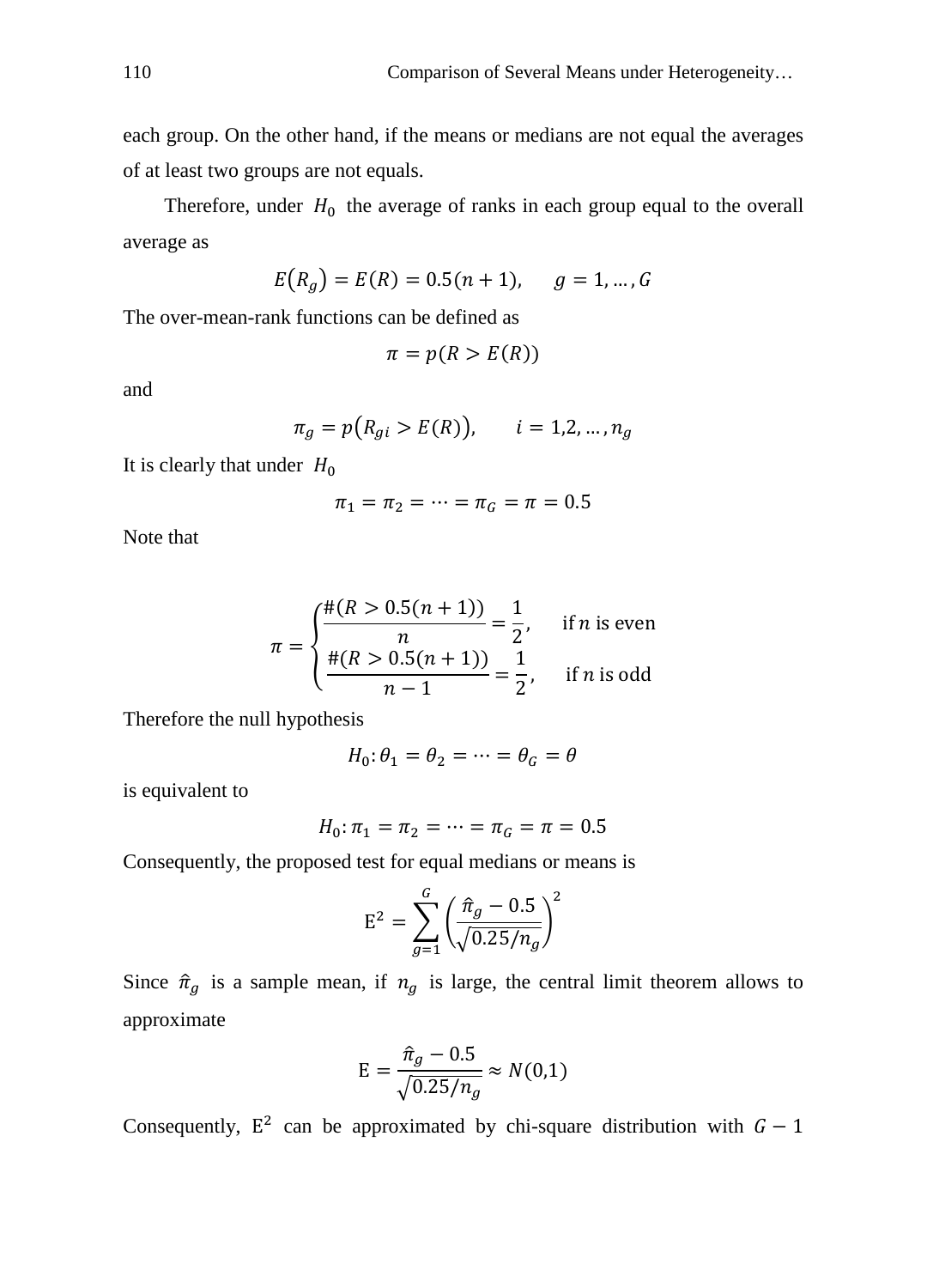degrees of freedom, therefore,

 $E^2 \approx \chi^2(G-1)$ The approximate size  $\alpha$  rejection is  $E^2 \geq \chi^2_{\alpha, G-1}$ .

To prove this under  $H_0$  let

$$
H = \sum_{g=1}^{G} \left(\frac{\hat{\pi}_g - \pi}{\sigma_{\hat{\pi}_g}}\right)^2 = \sum_{g=1}^{G} \left(\frac{\hat{\pi}_g - \overline{\hat{\pi}_g} + \overline{\hat{\pi}_g} - \pi}{\sigma_{\hat{\pi}_g}}\right)^2 \approx \chi^2(G)
$$

Since

$$
\sum_{g=1}^G (\hat{\pi}_g - \overline{\hat{\pi}_g}) = 0
$$

Then

$$
\sum_{g=1}^{G} \left( \frac{\hat{\pi}_g - \pi}{\sigma_{\hat{\pi}_g}} \right)^2 = \sum_{g=1}^{G} \left( \frac{\hat{\pi}_g - \overline{\hat{\pi}_g}}{\sigma_{\hat{\pi}_g}} \right)^2 + G \left( \frac{\overline{\hat{\pi}_g} - \pi}{\sigma_{\hat{\pi}_g}} \right)^2
$$

Hence,

$$
\sum_{g=1}^{G} \left( \frac{\hat{\pi}_g - \overline{\hat{\pi}_g}}{\sigma_{\hat{\pi}_g}} \right)^2 = \chi^2(G-1)
$$

Under  $H_0$ 

$$
\sum_{g=1}^{G} \left( \frac{\hat{\pi}_g - 0.5}{0.25 / \sqrt{n_g}} \right)^2 \approx \chi^2 (G - 1)
$$

The estimated over-mean-rank function for each group can be obtained as

$$
\hat{\pi}_g = \frac{\#(R_{gi} > 0.5(n+1))}{n_g}, \qquad i = 1, 2, ..., n_g
$$

For  $g = 1, 2, ..., G$ . Note that, when *n* is even, it can use  $n_g - 1$  instead of  $n_g$ in a group that contains rank  $(n + 1)/2$ . Also if there are ties only equal to  $0.5(n + 1)$ , it can make half of them less than  $0.5(n + 1)$  and the other half more than  $0.5(n + 1)$ .

Table 1 gives the empirical four moments of  $E^2$  using data simulated from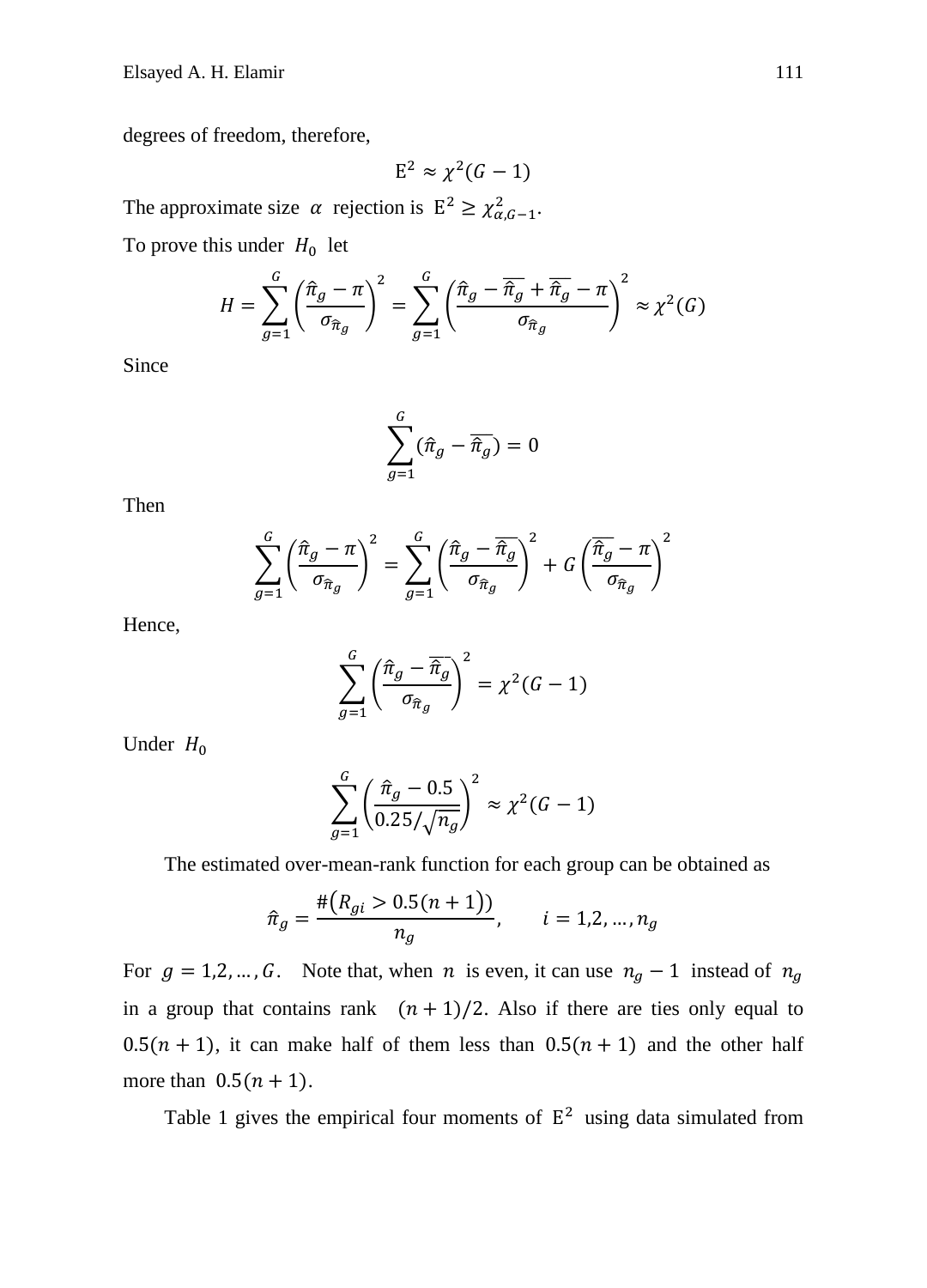normal and exponential distributions with different sample sizes and variances along with the first theoretical four moments of chi square distribution. Actually, the chi square distribution gives a very good fit to  $E^2$ .

Table 1: Empirical averages, variance, skewness and kurtosis fo  $E^2$  using data simulated from normal and exponential distributions with different ample sizes and variances.

|                  | $G = 4$                     |                                         |        |      |                |     |             |                |      |      |
|------------------|-----------------------------|-----------------------------------------|--------|------|----------------|-----|-------------|----------------|------|------|
|                  | Parameters                  |                                         | Normal |      |                |     | Exponential |                |      |      |
| $n_a$            | $\boldsymbol{n}$            | variances                               | av.    | var. | sk.            | ku. | av.         | var.           | sk.  | ku.  |
| (5,7,9,10)       | 31                          | (25, 49, 64, 144)                       | 3.21   | 6.02 | $1.26$ 5.10    |     | 3.20        | 6.05           | 1.27 | 5.08 |
| (10,15,17,20)    | 62                          | $(25,49,64,144)$ 3.11 6.17              |        |      | 1.59 6.82      |     | 3.17        | 6.55           | 1.50 | 6.17 |
| (20, 26, 29, 30) | 105                         | $(25, 49, 64, 144)$ 3.09                |        | 6.08 | 1.60 6.85      |     |             | 3.16 6.50      | 1.58 | 6.53 |
|                  |                             |                                         |        |      |                |     |             |                |      |      |
| (5,7,9,10)       | 31                          | $(144, 64, 49, 25)$ 3.19 5.97 1.38 5.36 |        |      |                |     | 3.22        | 6.11 1.36 5.50 |      |      |
| (10,15,17,20)    | 62                          | $(144, 64, 49, 25)$ 3.10 6.13 1.62 7.33 |        |      |                |     | 3.20        | 6.60           | 1.51 | 6.15 |
| (20, 26, 29, 30) | 105                         | $(144, 64, 49, 25)$ 3.07 6.10 1.59 6.82 |        |      |                |     | 3.19        | 6.55           | 1.57 | 6.34 |
|                  | First four $\chi^2$ moments |                                         |        |      |                |     |             |                |      |      |
|                  |                             |                                         | 3      | 6    | $1.63 \quad 7$ |     |             |                |      |      |

## **2.2. Graphical display**

This is a graph for each group and consists of:

- 1. X-axis represents the index for group size.
- 2. Y-axis represents the ranks in each group.
- 3. The middle line at  $0.5(n + 1)$

This graph should reflect the following information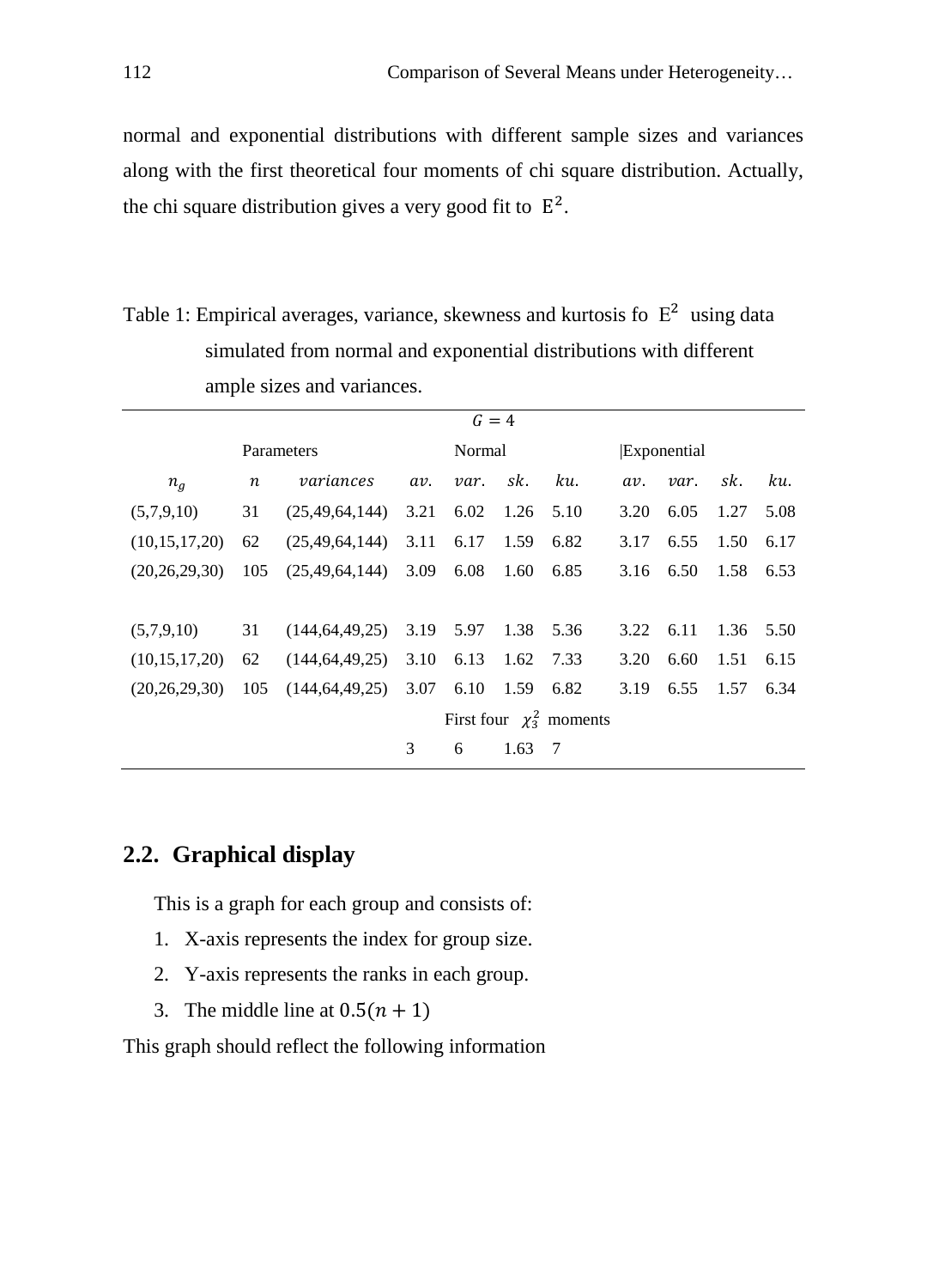- 1.  $\hat{\pi}_g$  the percentage of ranks above the middle line in each group. If this value is more than 0.5 that is indication of the shifting up in mean or median of this group and vice versa.
- 2. The  $\chi^2$  value that gives the contribution of each group in the test.
- 3. Patterns among the groups.



Figure 1: Over-mean-rank plot with the over-mean line using simulated data from normal distribution with mean  $(0,0,0,0)$  and variances  $(9,49,64,100)$  and the sample sizes are (15,17,20,23).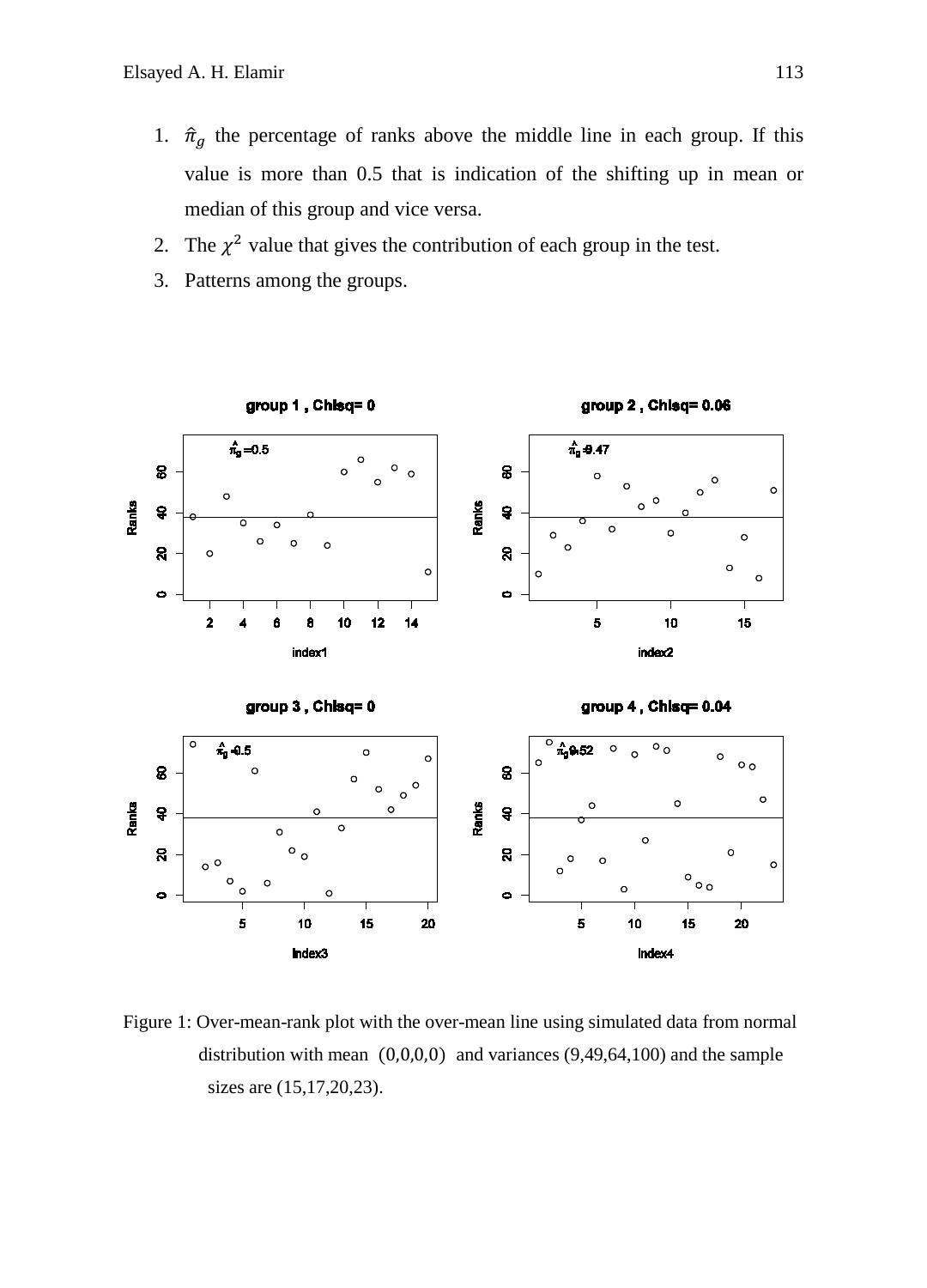Figure 1 shows over-mean-rank plot for simulated data from normal distribution with four groups, same means  $(0,0,0,0)$  and different variances:

- 1. Values of  $\hat{\pi}_a$  are near from each other.
- 2. The  $\chi^2$  values are very small and group 2 has the most contribution in the test 0.06.
- 3. The four groups have almost the same patterns. It might conclude that there are no significance differences among groups.

While Figure 2 shows over-mean-rank plot for simulated data from normal distribution with four groups, means (0,0,5,0) and different variances:



Figure 2: Over-mean-rank plot using simulated data from normal distribution with mean (0,0,5,0) and variances (9,49,64,100) and the sample sizes are (15,17,20,23).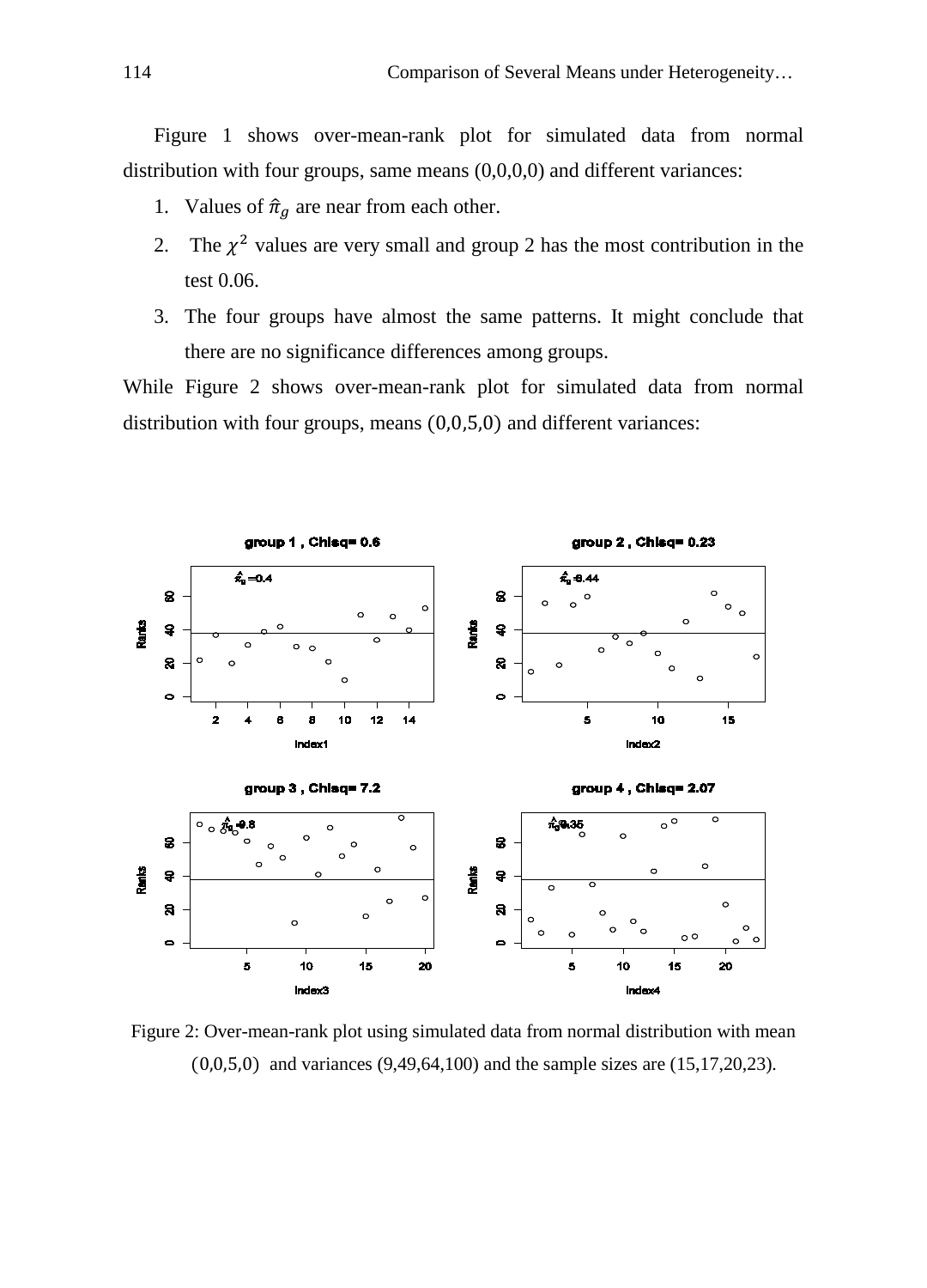- 1. The highest value of  $\hat{\pi}_g$  is 0.8 for group 3 and the lowest value is 0.35 for group 4.
- 2. The  $\chi^2$  value for group 3 has the highest contribution in the test followed by group 4.
- 3. Groups 1 and 2 similar in patterns while groups 3 and 4 are in reverse pattern.

# **3 Simulation results**

The Welch-statistic can be defined as

$$
F_W = \frac{\sum_{g=1}^{G} w_g (\bar{X}_g - \bar{X})^2 / (g - 1)}{1 + \frac{2(g - 2)}{(g^2 - 1)} \sum_{g=1}^{G} \frac{(1 - w_j/W)^2}{n_g - 1}}
$$

where  $w_j = n_g / s_g^2$ ,  $\bar{X} = \sum_{g=1}^G w_g \bar{X}_g / W$ ,  $W = \sum_{g=1}^G w_g$ .

The test statistic is approximately distributed as an F variate and is referred to the critical value  $F[(1 - \alpha); (g - 1), v]$ 

$$
\nu = \frac{(g^2 - 1)}{3 \sum_{g=1}^{G} \frac{(1 - w_j/W)^2}{n_g - 1}}
$$

See; for example, [10] and [11].

It is well known that the test statistic for one-way fixed effect ANOVA is

$$
F = \frac{SSB/(G-1)}{SSW/(n-G)} = \frac{MSB}{MSW}
$$

Where SSB is sum of squares between groups, SSW is the sum of squares within treatments,  $(G - 1)$  and  $(n - G)$  are the degrees of freedom, between and within treatments, respectively; see, [12].

The Kruskal-Wallis test is defined as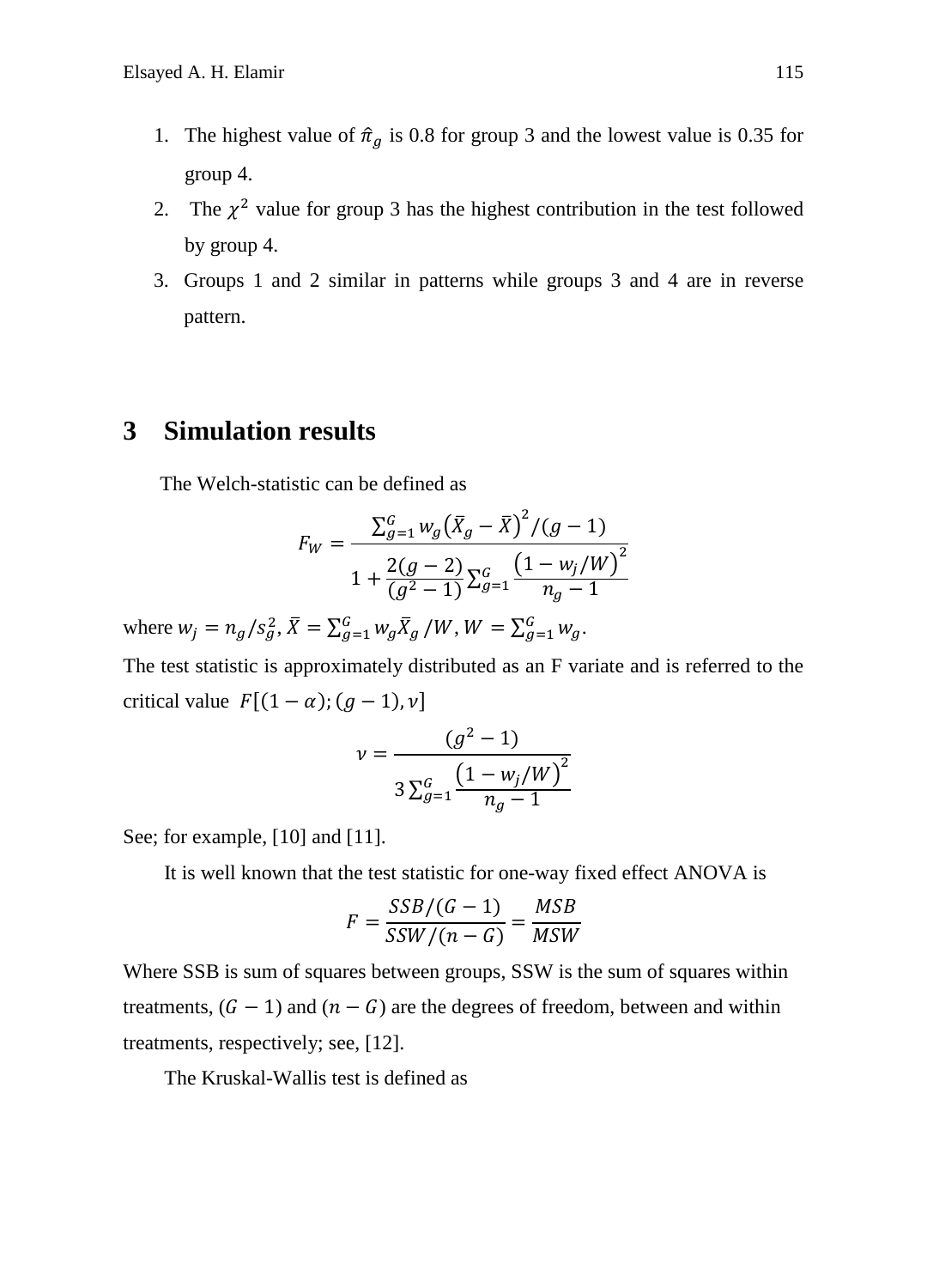$$
KW = \frac{(n-1)\sum_{g=1}^{G} n_g(\bar{r}_g - \bar{r})^2}{\sum_{g=1}^{G} \sum_{i=1}^{n_g} (r_{gi} - \bar{r})^2} = \frac{12}{n(n+1)} \sum_{g=1}^{G} n_g \left(\bar{r}_g - \frac{n+1}{2}\right)^2
$$
  
where  $\bar{r}_g = \frac{\sum_{g=1}^{n_g} r_{gi}}{n_g}$  and  $\bar{r} = 0.5(n+1)$ .

This is distributed as  $\chi^2(G-1)$ ; See, [13] and [1].

The random variable  $Y$  is said to have Variance-Gamma (VG) with parameters  $c, \theta \in R$ ,  $v, \sigma > 0$ , if it has probability density function given by

$$
f(y; c, \sigma, \theta, \nu) = \frac{2e^{\frac{\theta(y-c)}{\sigma^2}}}{\sigma\sqrt{2\pi\nu v}} \left[ \frac{|y-c|}{\sqrt{\frac{2\sigma^2}{\nu} + \theta^2}} \right]^{1/2} K_{\frac{1}{\nu}-\frac{1}{2}} \left[ \frac{|y-c|\sqrt{\frac{2\sigma^2}{\nu} + \theta^2}}{\sigma^2} \right],
$$
  

$$
y \in R
$$

where  $K_v(x)$  is a modified Bessel function of the third kind; see, for example, [14] and [15].

Note that there are other versions of this distribution available but this version is chosen because there is a software package in R called *gamma-variance* based on this version that be used to obtain all the simulations. The moments of this distribution are

$$
E(Y) = c + \theta,
$$
  
\n
$$
V(Y) = \sigma^2 + \nu \theta^2,
$$
  
\n
$$
sk = \frac{2\theta^3 \nu^2 + 3\sigma^2 \theta \nu}{\sqrt{(\theta^2 \nu + \sigma^2)^3}},
$$

and

$$
ku = 3 + \frac{3\sigma^4 \nu + 12\sigma^2 \theta^2 \nu^2 + 6\theta^4 \nu^3}{(\theta^2 \nu + \sigma^2)^2}
$$

This distribution is defined over the real line and has many distributions as special cases or limiting distributions such as Gamma distribution in the limit  $\sigma \downarrow 0$  and  $c = 0$ , Laplace distribution as  $\theta = 0$  and  $v = 2$  and normal distribution as  $\theta = 0$ ,  $\nu = 1/r$  and  $r \to \infty$ .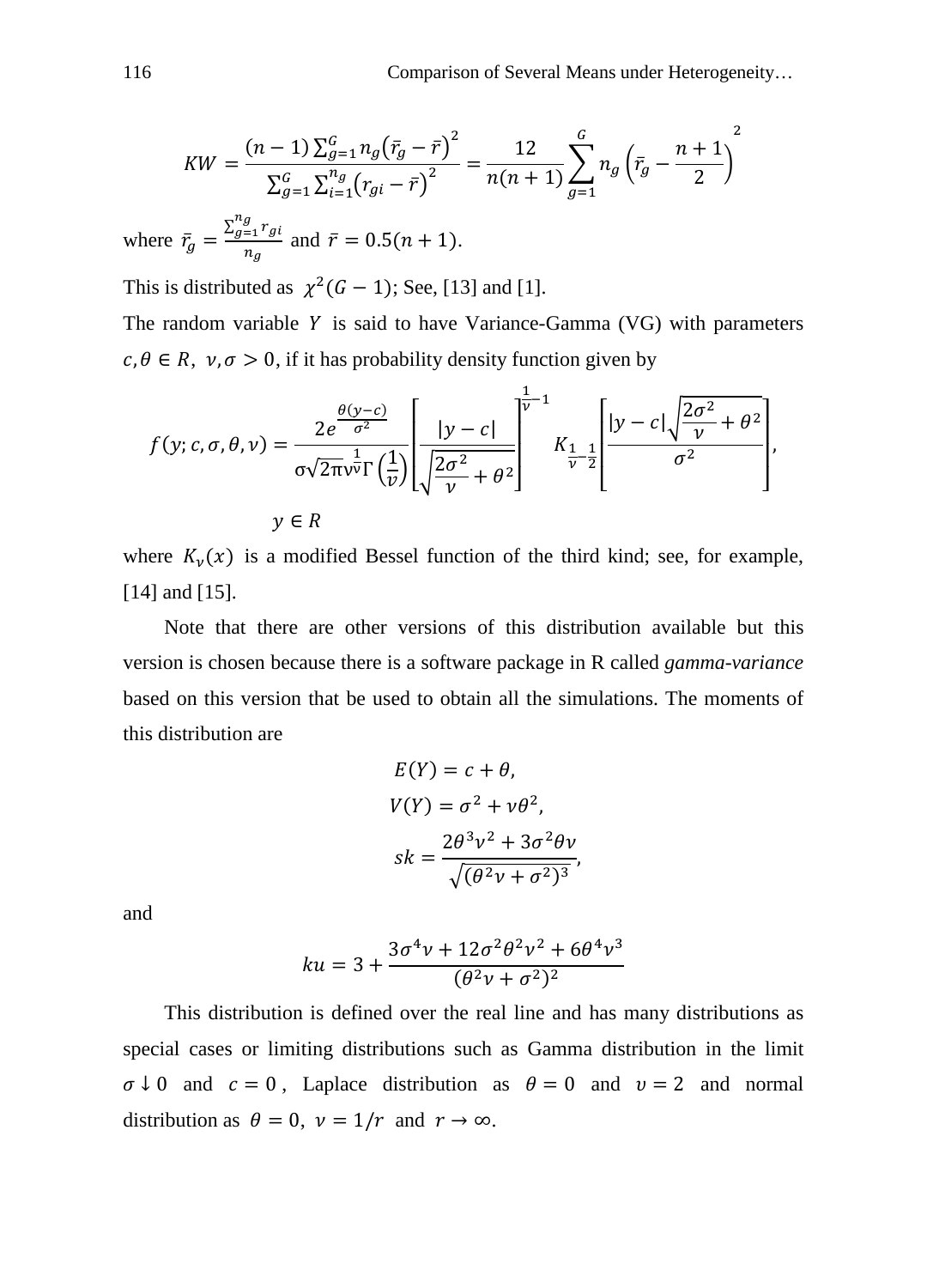All the simulation results use the variance gamma distribution with different choices of parameters where it can control the skewness and kurtosis by different choices of its parameters. Table 2 gives the parameters of the variance-gamma distribution used in this study.

|          |   | Parameters |                    |          |          |
|----------|---|------------|--------------------|----------|----------|
| С        | θ | $\sigma^2$ | $\boldsymbol{\nu}$ | skewness | Kurtosis |
| $\theta$ |   | Variances  | 0.001              | 0        | 3        |
| 0        | 0 | Variances  | 4                  | $\theta$ | 15       |
| 0        | 0 | Variances  | 6                  | 0        | 21       |
| $\theta$ | 3 | Variances  | 0.90               |          | 6        |
| 0        |   | Variances  | 12                 | 6        | 12       |

Table 2: variance-gamma distribution parameters used in the study

Four variables were manipulated in the study: (a) number of groups (4 and 5), (b) sample size (small-medium- large), (c) population distribution (variance-gamma distribution), and (d) degree/pattern of variance heterogeneity (moderate and large/all (mostly) unequal). Variances and group sizes were both positively and negatively paired. For each design size, three sample size cases were investigated. In our unbalanced designs, the smaller of the three cases investigated for each design has an average group size of less than 10, the middle has an average group size less than 20 while the larger case in each design had an average group size less than 30. With respect to the effects of distributional shape on Type I error, we chose to investigate conditions in which the statistics were likely to be prone to an excessive number of Type I errors as well as a normally distributed case. For positive (negative) pairings, the group having the smallest number of observations was associated with the population having the smallest (largest) variance, while the group having the greatest number of observations was associated with the population having the greatest (smallest) variance. These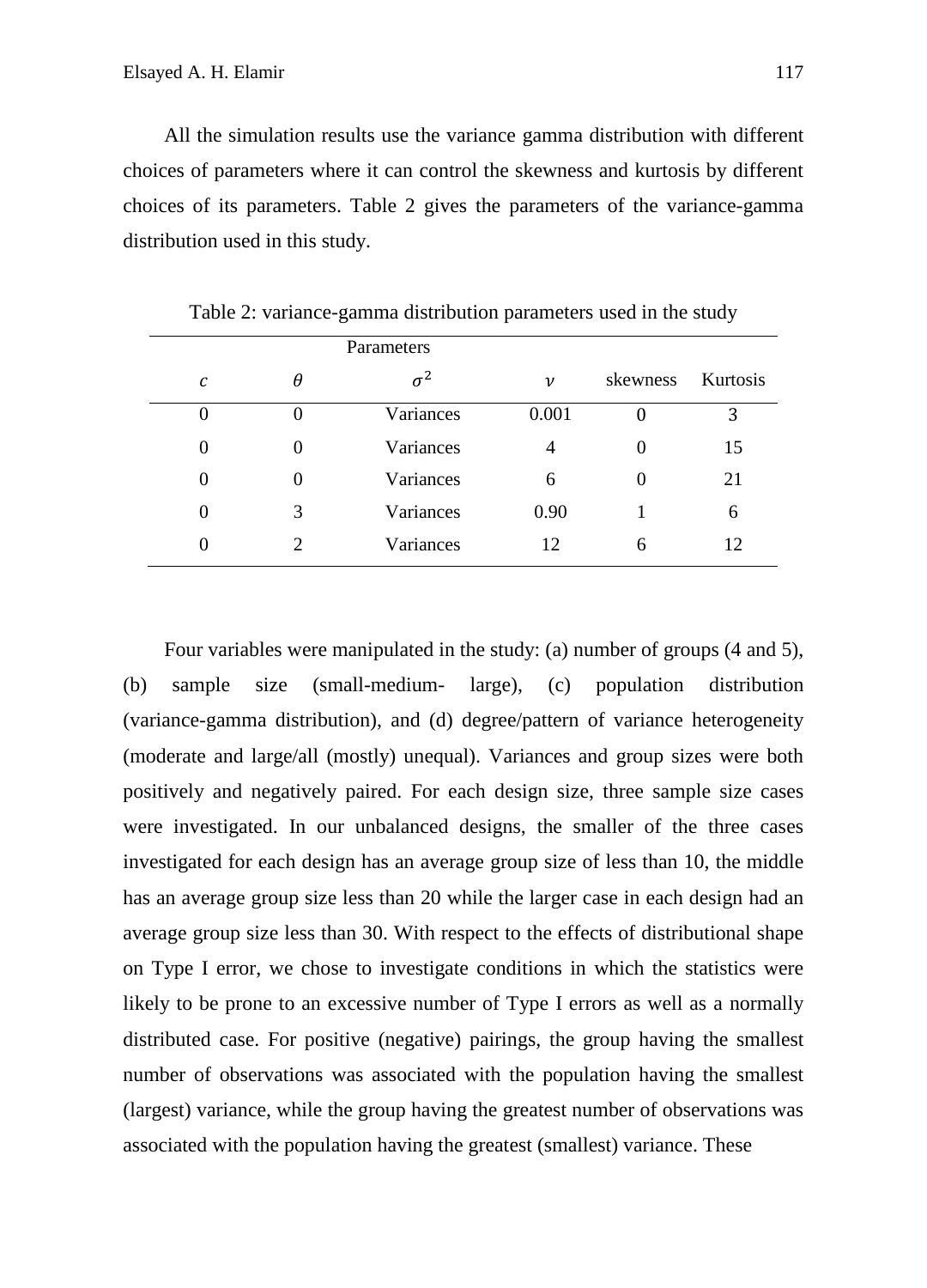Table 3: Empirical rates of type I error ( $G = 4$ ),  $EE$  for  $E^2$  test,  $KW$  for Kurskal-Wallis test,  $W$  for Welch test and ANOVA for analysis of variance test and the number of replication is 10000.

|                  |                  | $G=4$                |            |                  |       |       |              |
|------------------|------------------|----------------------|------------|------------------|-------|-------|--------------|
| Sample sizes     | $\boldsymbol{n}$ | Group variances      | (Sk., Ku.) | $\cal{E}\cal{E}$ | KW    | Welch | <b>ANOVA</b> |
|                  |                  |                      | Symmetric  |                  |       |       |              |
| (5,7,10,13)      | 35               | (100, 324, 400, 625) | (0,3)      | 0.052            | 0.030 | 0.046 | 0.030        |
| (5,7,10,13)      | 35               | (625, 400, 324, 100) | (0,3)      | 0.054            | 0.077 | 0.057 | 0.118        |
| (15, 17, 20, 23) | 75               | (100, 324, 400, 625) | (0,3)      | 0.053            | 0.042 | 0.047 | 0.041        |
| (15, 17, 20, 23) | 75               | (625, 400, 324, 100) | (0,3)      | 0.054            | 0.065 | 0.051 | 0.078        |
| (25, 27, 31, 34) | 117              | (100, 324, 400, 625) | (0,3)      | 0.053            | 0.055 | 0.052 | 0.051        |
| (25, 27, 31, 34) | 117              | (625, 400, 324, 100) | (0,3)      | 0.057            | 0.059 | 0.049 | 0.056        |
|                  |                  |                      |            |                  |       |       |              |
| (5,7,10,13)      | 35               | (100, 324, 400, 625) | (0,15)     | 0.051            | 0.035 | 0.019 | 0.021        |
| (5,7,10,13)      | 35               | (625, 400, 324, 100) | (0,15)     | 0.049            | 0.055 | 0.017 | 0.090        |
| (15, 17, 20, 23) | 75               | (100, 324, 400, 625) | (0,15)     | 0.053            | 0.043 | 0.030 | 0.036        |
| (15, 17, 20, 23) | 75               | (625, 400, 324, 100) | (0,15)     | 0.047            | 0.056 | 0.028 | 0.069        |
| (25, 27, 31, 34) | 117              | (100, 324, 400, 625) | (0,15)     | 0.055            | 0.046 | 0.037 | 0.041        |
| (25, 27, 31, 34) | 117              | (625, 400, 324, 100) | (0,15)     | 0.050            | 0.052 | 0.036 | 0.064        |
|                  |                  |                      | Asymmetric |                  |       |       |              |
| (5,7,10,13)      | 35               | (150, 75, 60, 50)    | (1,6)      | 0.054            | 0.064 | 0.043 | 0.091        |
| (5,7,10,13)      | 35               | (50,60,75,150)       | (1,6)      | 0.051            | 0.035 | 0.035 | 0.030        |
| (15, 17, 20, 23) | 75               | (150, 75, 60, 50)    | (1,6)      | 0.048            | 0.054 | 0.043 | 0.072        |
| (15, 17, 20, 23) | 75               | (50,60,75,150)       | (1,6)      | 0.052            | 0.045 | 0.042 | 0.041        |
| (25, 27, 31, 34) | 117              | (150, 75, 60, 50)    | (1,6)      | 0.055            | 0.054 | 0.045 | 0.066        |
| (25, 27, 31, 34) | 117              | (50,60,75,150)       | (1,6)      | 0.052            | 0.047 | 0.045 | 0.045        |
| (5,7,10,13)      | 35               | (150, 75, 60, 50)    | (6,60)     | 0.049            | 0.058 | 0.008 | 0.057        |
| (5,7,10,13)      | 35               | (50,60,75,150)       | (6,60)     | 0.057            | 0.041 | 0.009 | 0.025        |
| (15, 17, 20, 23) | 75               | (150, 75, 60, 50)    | (6,60)     | 0.055            | 0.065 | 0.025 | 0.049        |
| (15, 17, 20, 23) | 75               | (50,60,75,150)       | (6, 60)    | 0.057            | 0.056 | 0.021 | 0.035        |
| (25, 27, 31, 34) | 117              | (150, 75, 60, 50)    | (6,60)     | 0.058            | 0.069 | 0.044 | 0.055        |
| (25, 27, 31, 34) | 117              | (50,60,75,150)       | (6, 60)    | 0.056            | 0.064 | 0.039 | 0.042        |
|                  |                  |                      |            |                  |       |       |              |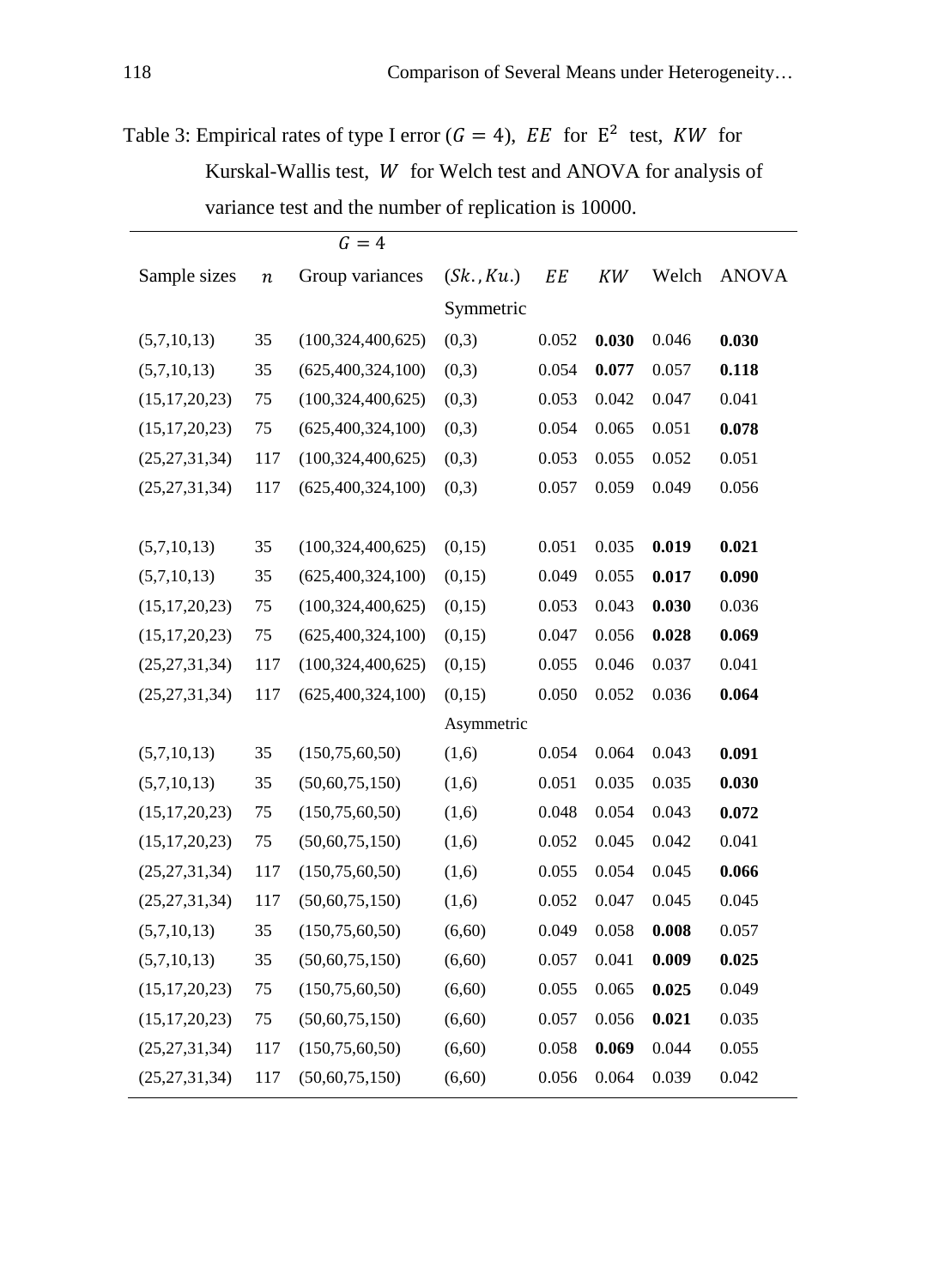conditions were chosen since they typically produce distrorted Type I error rates; see, [10].

To evaluate the particular conditions under which a test was insensitive to assumption violations, the idea of [16] robustness criterion was employed. According to this criterion, in order for a test to be considered robust, its empirical rate of Type I error  $\alpha$  must be contained in the interval  $\alpha \pm \varepsilon$ . The choice of Bradley is  $\varepsilon = 0.025$  and this makes the interval is liberal. Therefore, in this study the choice of  $\varepsilon = 0.015$ . Therefore, for the five percent level of significance used in this study, a test was considered robust in a particular condition if its empirical rate of Type I error fell within the interval  $0.035 \le \hat{\alpha} \le$ 0.065. Correspondingly, a test was considered to be nonrobust if, for a particular condition, its Type I error rate was not contained in this interval. Nonetheless, there is no one universal standard by which tests are judged to be robust, so different interpretations of the results are possible. In the tables, boldfaced entries are used to denote these latter values.

Tables 3 and 4 contain empirical rates of Type I error for a design containing four and five groups, respectively. The tabled data indicates that

- 1. When the observations were obtained from normal distributions (Table 3,  $sk = 0$  and  $ku = 3$ ), rates of Type I error were controlled by EE, KW and W methods while were not controlled by ANOVA where the variances were not equals.
- 2. When the observations were obtained from symmetric distributions with kurtosis more than 3 (Table 3 and Table 4,  $sk = 0$  and  $ku = 15$ ), rates of Type I error were controlled by EE and KW methods while were not controlled by W and ANOVA methods.
- 3. When the observations were obtained from non-normal distributions (Table 3 and Table 4,  $sk = 1$  and 6 and  $ku = 6$  and 60), rates of Type I error were controlled by EE, KW while were not controlled by W and ANOVA methods.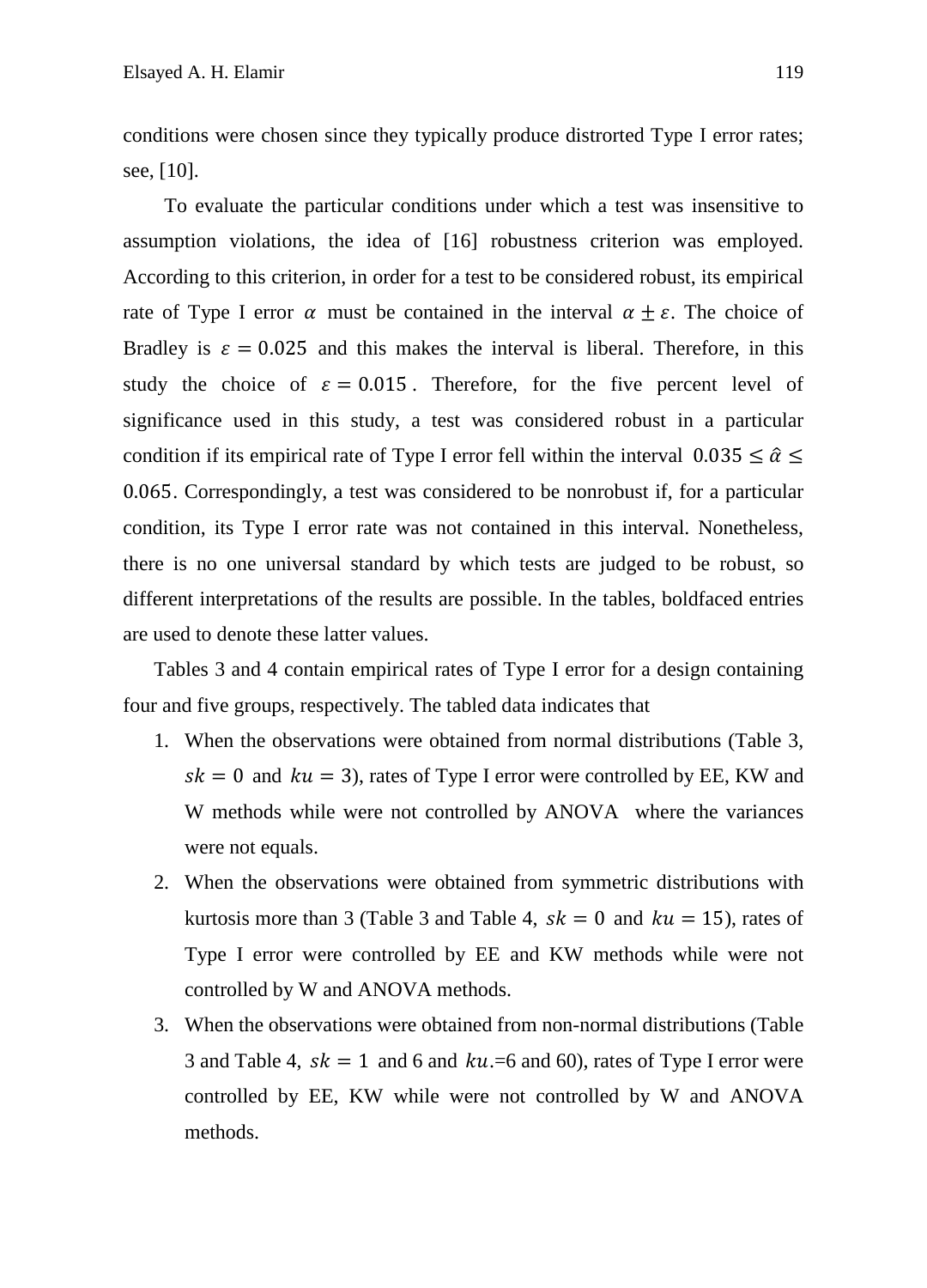Table 4: Empirical rates of type I error  $(G = 5)$ ,  $EE$  for  $E^2$  test,  $KW$  for Kurskal-Wallis test,  $W$  for Welch test and ANOVA for analysis of variance test and the number of replications is 10000.

|                      |                  |                                 | $G=5$      |       |           |       |              |
|----------------------|------------------|---------------------------------|------------|-------|-----------|-------|--------------|
| Sample sizes         | $\boldsymbol{n}$ | Group variances                 | (S., K.)   | EE    | <b>KW</b> | W     | <b>ANOVA</b> |
|                      |                  |                                 | Symmetric  |       |           |       |              |
| (5,7,10,13,14)       | 49               | (150, 75, 60, 51, 50)           | (0,15)     | 0.044 | 0.048     | 0.018 | 0.086        |
| (5,7,10,13,14)       | 49               | (50,51,60,75,150)               | (0,15)     | 0.048 | 0.038     | 0.018 | 0.029        |
| (15, 17, 20, 23, 24) | 99               | (150, 75, 60, 51, 50)           | (0,15)     | 0.052 | 0.057     | 0.030 | 0.068        |
| (15, 17, 20, 23, 24) | 99               | (50,51,60,75,150)               | (0,15)     | 0.052 | 0.044     | 0.027 | 0.040        |
| (25, 27, 31, 33, 34) | 150              | (150, 75, 60, 51, 50)           | (0,15)     | 0.049 | 0.052     | 0.042 | 0.056        |
| (25, 27, 31, 33, 34) | 117              | (50,51,60,75,150)               | (0,15)     | 0.049 | 0.048     | 0.036 | 0.049        |
|                      |                  |                                 | Asymmetric |       |           |       |              |
| (5,7,10,13,14)       | 49               | (150, 75, 60, 51, 50)           | (6,60)     | 0.053 | 0.065     | 0.005 | 0.063        |
| (5,7,10,13,14)       | 49               | (50,51,60,75,150)               | (6,60)     | 0.054 | 0.045     | 0.007 | 0.029        |
| (15, 17, 20, 23, 24) | 99               | (150, 75, 60, 51, 50)           | (6,60)     | 0.058 | 0.064     | 0.029 | 0.055        |
| (15, 17, 20, 23, 24) | 99               | (50,51,60,75,150)               | (6,60)     | 0.057 | 0.059     | 0.024 | 0.038        |
| (25, 27, 31, 33, 34) | 150              | (150, 75, 60, 51, 50)           | (6,60)     | 0.058 | 0.072     | 0.046 | 0.056        |
| (25, 27, 31, 33, 34) | 117              | (50,51,60,75,150)               | (6,60)     | 0.059 | 0.067     | 0.038 | 0.043        |
|                      |                  | Symmetric with very small sizes |            |       |           |       |              |
| (5,6,7,8,9)          | 35               | (225, 144, 25, 9, 4)            | (0,3)      | 0.066 | 0.101     | 0.056 | 0.121        |
| (5,6,7,8,9)          | 35               | (4,9,25,144,225)                | (0,3)      | 0.075 | 0.044     | 0.051 | 0.051        |
| (5,6,7,8,9)          | 35               | (1,2,3,4,5)                     | (0,3)      | 0.052 | 0.033     | 0.052 | 0.037        |
| (5,6,7,8,9)          | 35               | (5,4,3,2,1)                     | (0,3)      | 0.049 | 0.063     | 0.056 | 0.091        |
| (5,6,7,8,9)          | 35               | (225, 144, 81, 49, 36)          | (0,3)      | 0.052 | 0.071     | 0.060 | 0.121        |
| (5,6,7,8,9)          | 35               | (225, 144, 81, 49, 36)          | (0,21)     | 0.046 | 0.045     | 0.011 | 0.060        |
| (5,6,7,8,9)          | 35               | (5,4,3,2,1)                     | (0,21)     | 0.048 | 0.044     | 0.009 | 0.052        |
| (5,5,5,5,5)          | 25               | (10,10,10,10,10)                | (0,3)      | 0.055 | 0.038     | 0.047 | 0.052        |
| (5,5,5,5,5)          | 25               | (10,10,10,10,10)                | (0,21)     | 0.056 | 0.037     | 0.008 | 0.025        |
|                      |                  |                                 |            |       |           |       |              |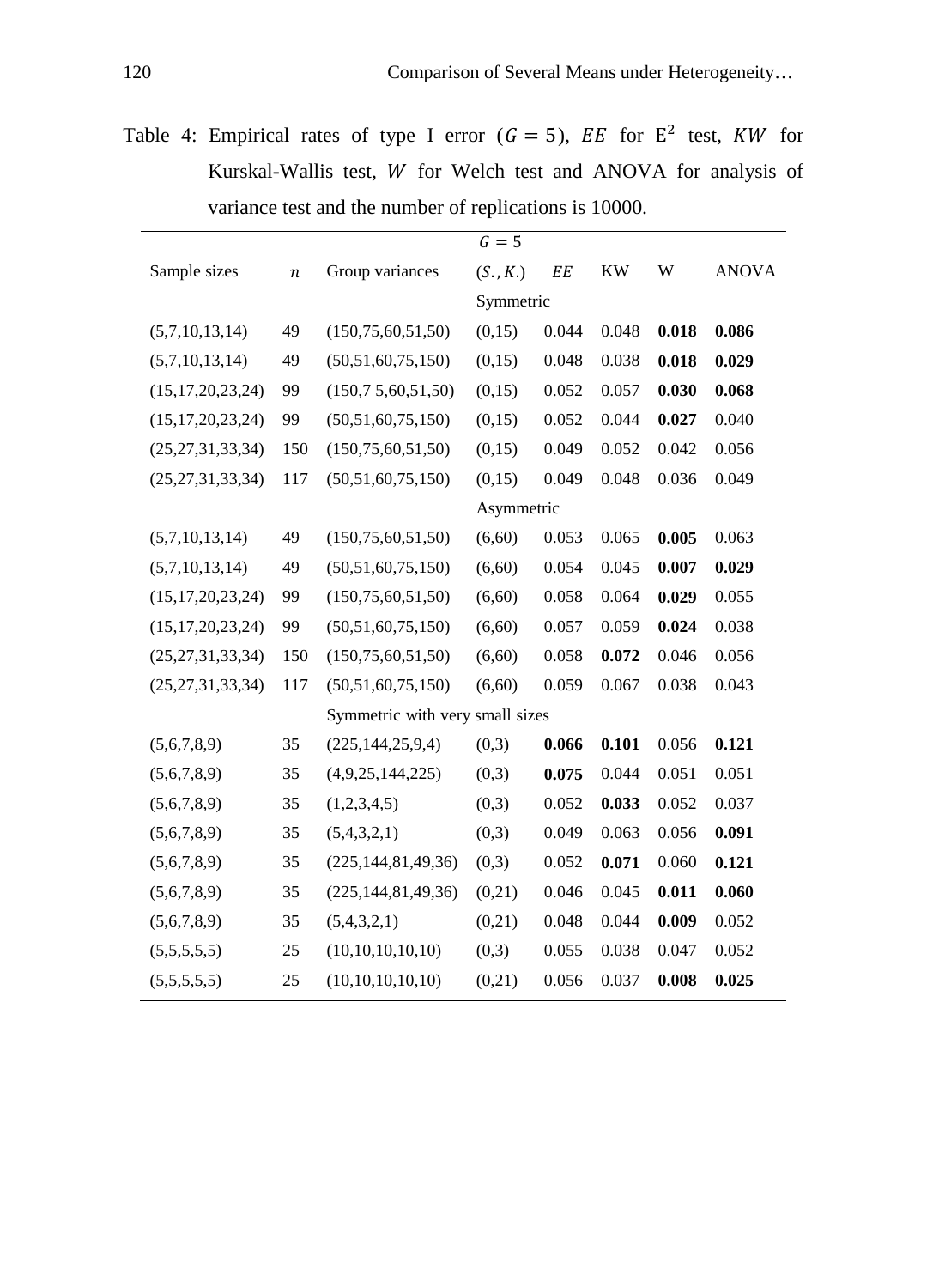- 4. When the observations were obtained from normal with equal variances and sample sizes are equal the rates of Type I error was controlled by ANOVA method (Table 4).
- 5. In small sample sizes, the EE method rates of Type I error were controlled by EE better than KW method, Table 4.
- 6. Rates of Type I error were controlled by EE for all cases studied except two cases out of 45 cases, while rates were controlled by KW for all cases studied except seven cases out of 45.

## **4 Application**

The RS company provides several services. It currently operates in four regions (M1, M2, M3 and M4) . recently, RW manager questioned whether the mean or the median billing amount for the services differed by region. Simple random samples of employees served in these regions have been selected. The data are given in Table 5

Table 5 gives the data and its ranks. Figure 3 shows the over-mean-rank plot for the data and it can conclude the following:

- [1] The lowest value of  $\hat{\pi}_q$  is 0.08 for group 4 that showing shifting down in this group and the heighst  $\hat{\pi}_g$  is 0.80 for group 1 that showing up in this group.
- [2] Group 4 has the highest contribution in the test where its  $\chi^2$  value 9.17, followed by group 1 that has 3.6.
- [3] Group 4 is different in patterns with groups 1, 2 and 3. Groups 2 and 3 are the nearest in patterns.

The test is

$$
H_0: \pi_1 = \pi_2 = \pi_3 = \pi_4 = 0.5
$$

Where  $E^2 = 13.94 > \chi^2(0.95,3) = 7.81$ , therefore,  $H_0$  is rejectd.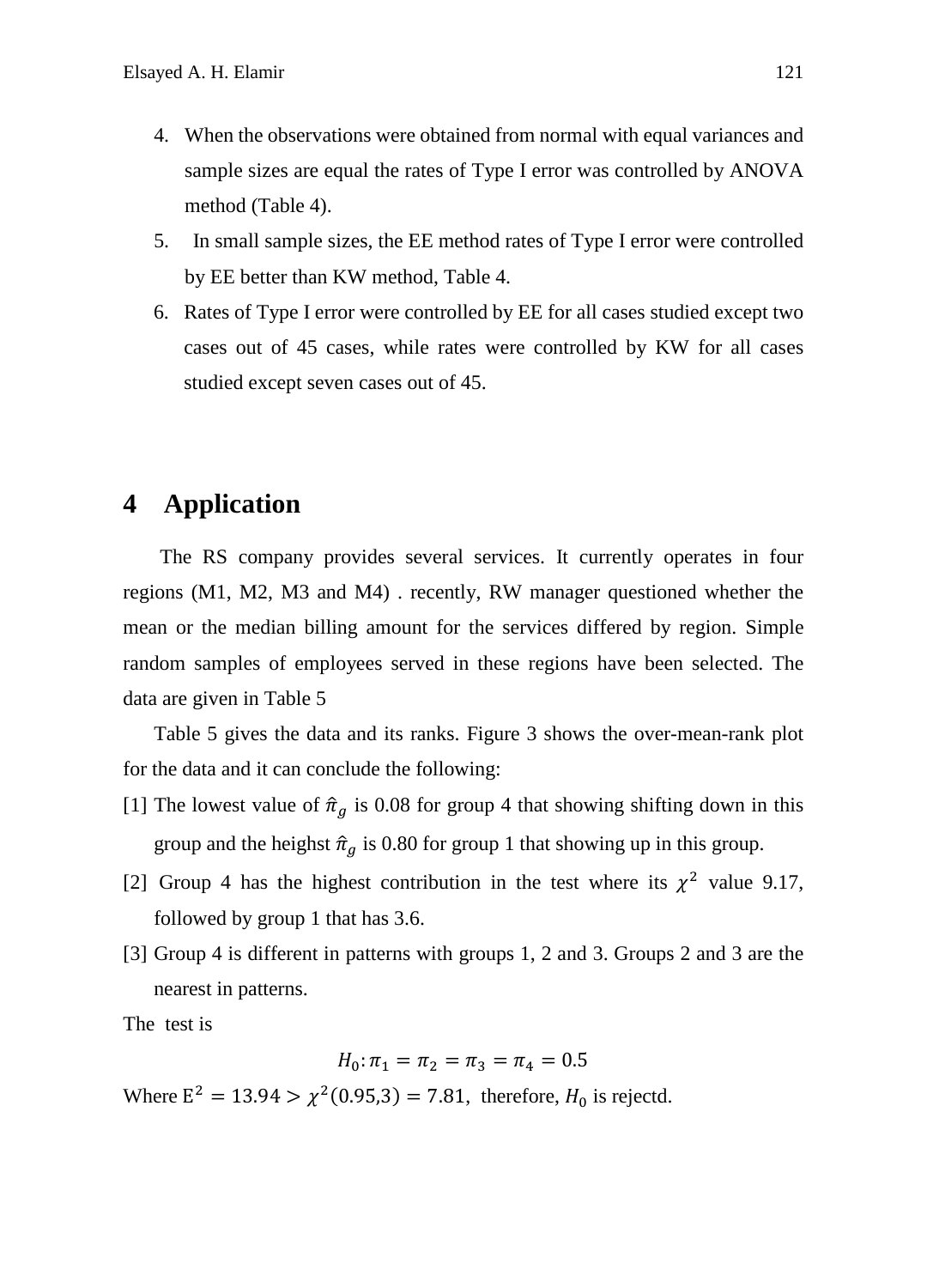|       | M1         | M <sub>2</sub> | M <sub>3</sub> | M <sub>4</sub> |
|-------|------------|----------------|----------------|----------------|
|       | 102.3(36)  | 95.5 (21)      | 103.5(39)      | 70.6(2)        |
|       | 101.5(34)  | 99.3 (25)      | 103.1(37)      | 69.7(1)        |
|       | 100.7(29)  | 101.5(34)      | 117.6(47)      | 83.8(9)        |
|       | 98.1 (23)  | 100.3(27)      | 87.9 (10)      | 91.9(15)       |
|       | 101.4 (32) | 101.5(34)      | 100.4(28)      | 109.8 (45)     |
|       | 100.9(30)  | 93.1 (18)      | 104.7(42)      | 88.6 (11)      |
|       | 92.9 (17)  | 92.7 (16)      | 83.4 (8)       | 98.6 (24)      |
|       | 101.3(31)  | 94.4 (19)      | 91.7 (14)      | 74.4(3)        |
|       | 100.2(26)  | 109.9(46)      | 88.9 (12)      | 94.6 (20)      |
|       | 104.7 (41) | 96.6(22)       | 103.2(38)      | 75.9(4)        |
|       |            | 104.3(40)      | 108.3(44)      | 83.1(7)        |
|       |            | 105.5(43)      |                | 81.3(6)        |
|       |            |                |                | 89.2 (13)      |
|       |            |                |                | 80.1(5)        |
|       |            |                |                |                |
| sizes | 10         | 12             | 11             | 14             |
| Means | 100.4      | 99.5           | 99.3           | 85.1           |
| Var.  | 9.6        | 28.5           | 104.2          | 126.9          |
|       |            |                |                |                |

Table 5: Billing amount for the services in four regions with ranks in brackets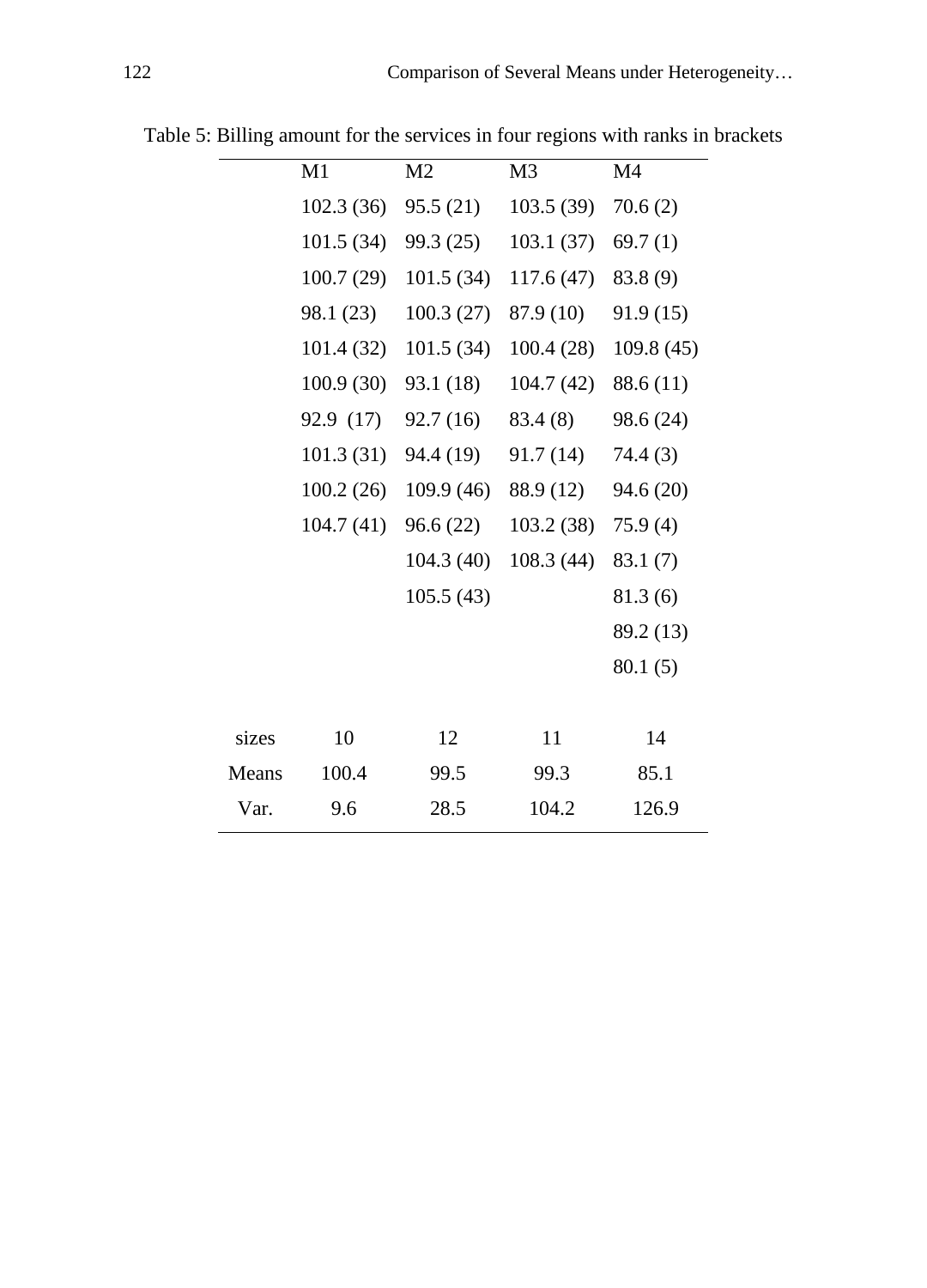

Figure 3: Over-mean-rank plot for RW company data

# **5 Conclusion**

Comparison of several medians or means under heterogeneity is studied using over-mean-rank approach. The sampling distribution for this function was obtained and found that the chi square distribution had given a very good fit for this function.

Comparison with Kruskal-Wallis, Welch and ANOVA methods had been given for unbalanced designs and not equal variances from normal and non-normal populations in terms of Type I error and the simulation results were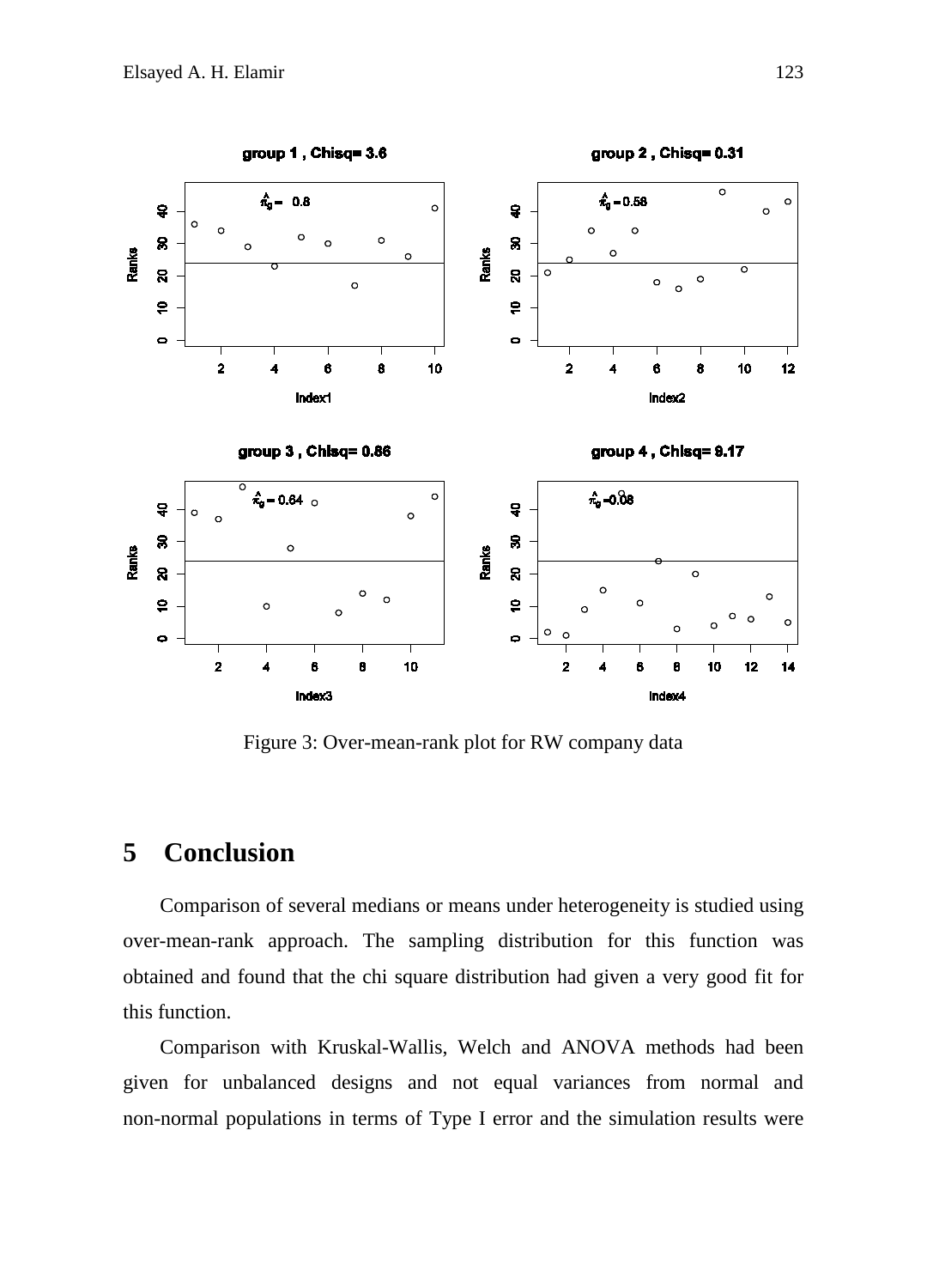shown that the proposed method improved the Type I error and its performance had better robustness than the studied methods.

This approach might be extended to a multiple comparisons procedure. For example, the pair comparisons can be obtained as

$$
H_0: \pi_g = \pi_k
$$

The first approach is Behrens-Fisher approach. Following [17] procedures, the paired comparisons might be done using

$$
W_r = \hat{\pi}_g - \hat{\pi}_k = q_{1-\alpha}(r, df_1) \sqrt{\frac{\hat{\pi}_g(1-\hat{\pi}_g)}{2n_g} + \frac{\hat{\pi}_k(1-\hat{\pi}_k)}{2n_k}}
$$

where

$$
df_1 = \frac{\left[\frac{\hat{\pi}_g(1-\hat{\pi}_g)}{n_g} + \frac{\hat{\pi}_k(1-\hat{\pi}_k)}{n_k}\right]^2}{\left(\frac{\hat{\pi}_g(1-\hat{\pi}_g)/n_g\right)^2}{n_g - 1} + \frac{(\hat{\pi}_k(1-\hat{\pi}_k)/n_k)^2}{n_k - 1}}
$$

where r comparison and  $q_{1-\alpha}(r, df_1)$  is studentized range statistics; see, [18]. Another approximation is a family wise error rate as

$$
z_{gk} = \frac{\hat{\pi}_g - \hat{\pi}_k}{\sqrt{\frac{\hat{\pi}_g(1 - \hat{\pi}_g)}{n_g} + \frac{\hat{\pi}_k(1 - \hat{\pi}_k)}{n_k}}}
$$

and comparing it to  $\ddot{z} = z_{[\alpha/k(k-1)]}$ , the  $[\alpha/k(k-1)]$ upper standard normal quantile. The quantity  $[\alpha/k(k-1)]$  called the experiment wise error rate or the overall significant level, which is the probability of at least one erroneous rejection among the  $k(k - 1)/2$  pairwise comparisons; see, [19], [20] and [21]. These approaches need more study and comparisons with other methods and it will be left to another research.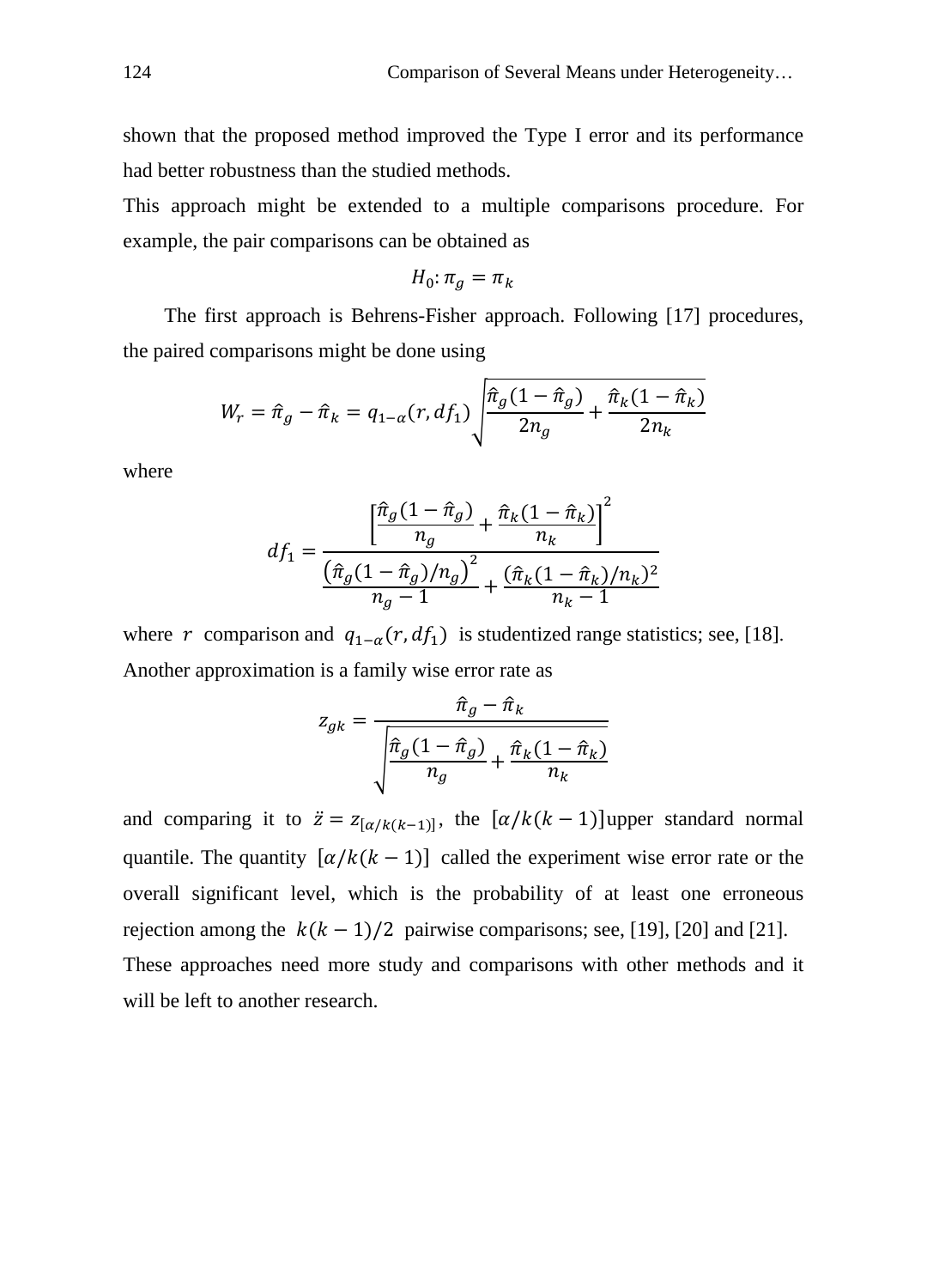## **References**

- [1] W. H. Kruskal, and W.A. Wallis, Use of ranks in one-criterion variance analysis, *Journal of American Statistical Association*, **47**, (1952), 583-621.
- [2] B. L. Welch,On the comparison of several mean values: an alternative approach, *Biometrika*, **38**, (1951), 933-943.
- [3] G.S. James, The comparison of several groups of observations when the ratios of the population variances are unknown, *Biometrika*, **38**, (1951), 324-329.
- [4] G.S. James, Tests of linear hypotheses in univariate and multivariate analysis when the ratios of the population variances are unknown, *Biometrika*, **41**, (1954), 19-43.
- [5] J. Gamage, and S. Weerahandi, Size performance of some tests in one-way ANOVA, *Communications in Statistics-Simulation and Computation*, **XX**, (1998), 625-639.
- [6] L.M. Lix, and H.J. Keselman, Approximate degrees of freedom tests: A unified perspective on testing for mean equality, *Psychological Bulletin*, **117**, (1995), 547-560.
- [7] S. Weerahandi, ANOVA under unequal error variances, *Biometrics*, **51**, (1995), 589-599.
- [8] S., Chen and H.J. Chen, H.J., Single-stage analysis of variance under heteroscedasticity, *Communications in Statistics-Simulation and Computation*, **XX**, (1998), 641-666.
- [9] R.L. Iman, *A data-based approach to statistics*, Belmont, California: Duxbury Press, Wadsworth Publishing Company, 1994.
- [10] L.M. Lix, and H.J. Keselman, To trim or not to trim: Tests of mean equality under heteroscedasticity and nonnormality, *Educational and Psychological Measurement*, **58**, (1998), 409-429 (Errata:58, 853).
- [11] R. Wilcox, H. Keselman, and R. Kowalchuk, Can tests for treatment group equality be improved?: The bootstrap and trimmed means conjecture, *British Journal of Mathematical and Statistical Psychology*, **51**, (1998), 123-134.